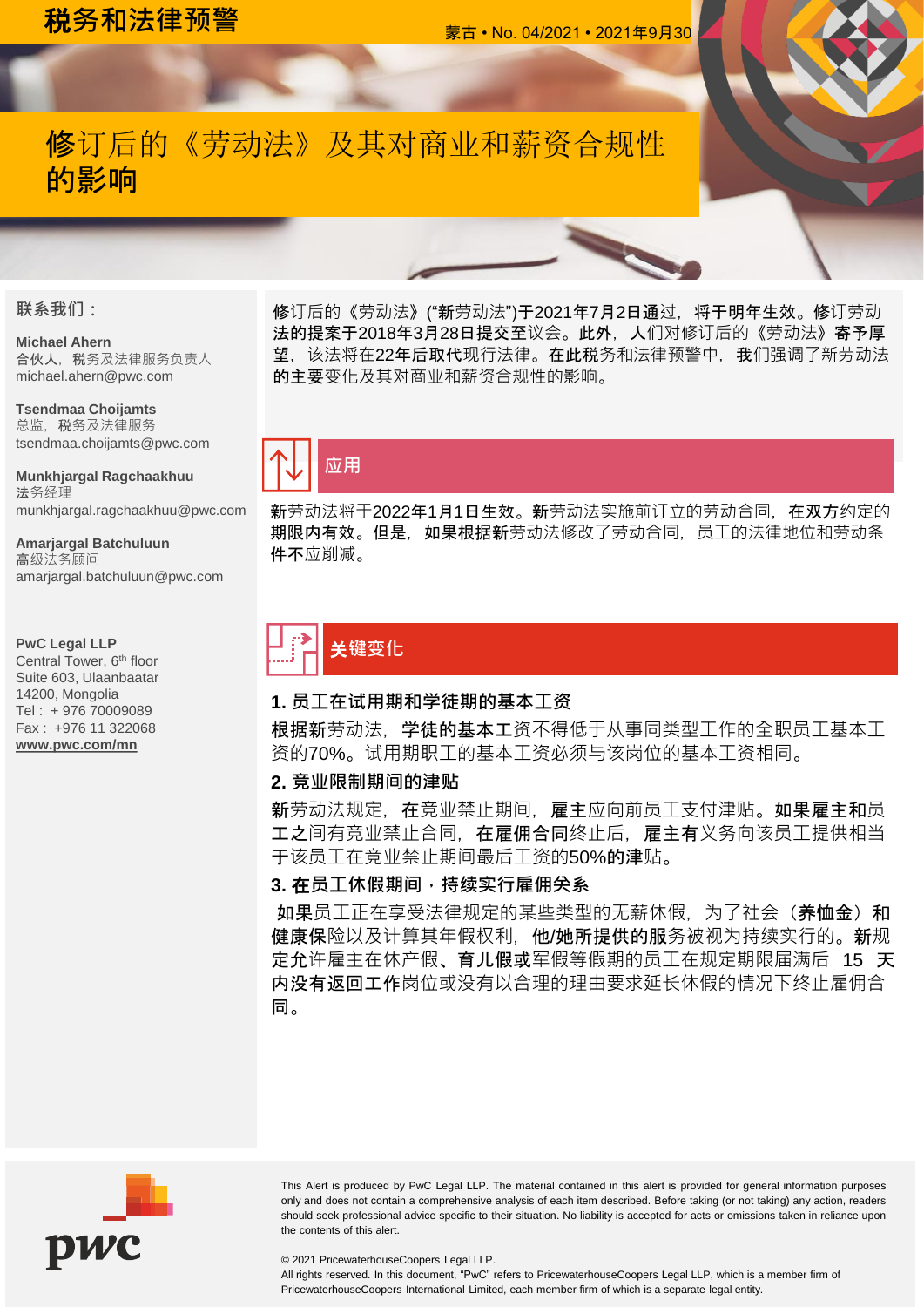## 修订后的《劳动法》及其对商业和薪资合规性的影响

The Charles of the Charles of the Charles

# . . . . . 3

### 关**键变化** (**连续上文内容)**

#### **4.** 夜班加班**费**

新劳动法规定,如果员工在夜间工作/从晚上10点工作至早上6点/或者雇主没有给员工提供替代其夜间工作的 时间,雇主应向其支付额外的报酬。支付金额不得低于各自时薪的1.2倍。此外,雇主有责任支付全职夜班员 工的预防性体检费用。

#### **5.** 年假

员工因业务紧急需要,不能在年假周期内休年假的,应发给其标准年假工资的1.5倍的津贴。根据新法律,新 员工可以从入职的第7个月开始享受年假。此外,员工在至少15天的公历假期中,至少有一次享有连续10天 的公历假期。

#### **6.** 离**职金**

离职金金额已更改,如**果在某些情况下**终止雇佣关系,应根据员工为该特定雇主的服务年限向员工支付下列 款项:

| 为雇主服务的年限  | 离职金金额       |
|-----------|-------------|
| 6个月 - 2年  | 相当于一个月的基本工资 |
| 2年 -5 年   | 相当于两个月的基本工资 |
| 5年-10年    | 相当于三个月的基本工资 |
| 10年或10年以上 | 相当于四个月的基本工资 |

#### **7.** 工作**时间限制**

新劳动法规定,员工每周工作时间不得超过 56 小时。此外, 每天的最长加班时间不应超过 4 小时。

#### **8. 轮班工作**

新劳动法引入了轮班工作的要求,而现行法律对此并未提及。雇主有义务在第一次换班前至少48小时提前通 知员工轮班工作时间表。正常一班工作时间不得超过8小时。雇主可将轮班工作时间延长至4小时。

#### **9.** 随叫随到的**时间表**

根据新劳动法,当员工在正常工作时间之外随叫随到时,随叫随到的时间将计入工作时间,必须给予补偿。 如果员工在雇主指定的地点随叫随到,该员工有权获得其相应期间基本工资的至少50%的津贴。如有其他情 况,应提供该雇员在该期间基本工资的至少30%的津贴。

#### **10. 轮班花名册**

新劳动法首次引入了适用于采矿业的轮班花名册要求。正作时间为14天,休息娱乐时间为14天。此外,轮 班员工的旅行时间将计入工作时间。

#### **11.** 雇主有**义务向员工提供工资单**

雇主须以书面或电子方式通知员工在该期间须支付的薪金构成、扣减金额及扣减理由,以及已支付的薪金金 额。